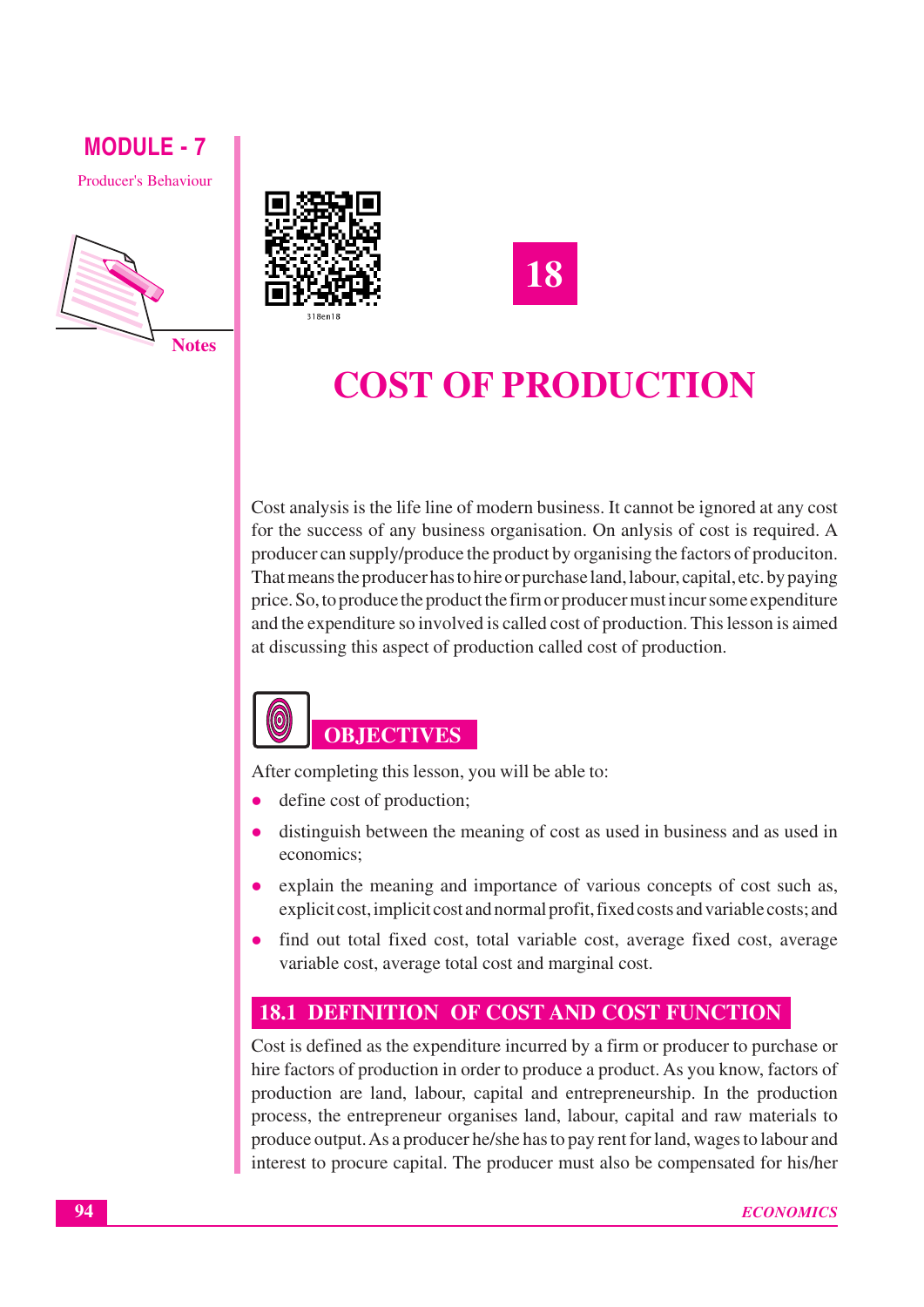services which is called normal profit. Wages, rent, interest, profit are called factor costs of production. Besides these, the producer also incurs expenditure on raw materials, electricity, water, depreciation of capital goods such as machines and indirect taxes etc. The producer also uses the services of certain factors supplied by his/her own self. The imputed value of such inputs also form the part of cost.

### **Cost Function**

Since the producer who produces output incurs cost, we can say that cost is a function of output. It means that cost of production will increase or decrease. depends on whether level output is increasing or decreasing.

In the lesson on production, you have studied that output depends on factors of production such as labour, capital. Hence cost is related to expenditure on these factors. If the producer hires more amount of factors, cost will automatically increase and vice versa.

### **18.2 TYPES OF COST**

### (a) Explicit Costs (Money Costs)

A firm purchases the services of assets like building, machine etc. It pays hiring charges for building, normally termed as rent. It employs workers, accountant manager etc. and pays wages and salaries to them. It borrows money and pays interest on it. It purchases raw material, pays electricity bills and makes such other payments. All such actual payments, on purchasing and hiring different goods and services used in production are called 'explicit costs'.

Normally, in business, the accountant takes into account only the actual money expenditure as cost. So in business the cost is normally the 'explicit cost' only.

### (b) Implicit costs (Imputed costs) :

Many a times, we find that all inputs are not always bought or hired by the producer from the market. Some of the inputs are provided by the entrepreneur or producer himself. He may use his own building. He may invest his own money in the business. He may be the manager of his own firm. A farmer may cultivate his own land. If a producer had taken a building from another production unit, he would have paid rent. In the same way, if he had borrowed money he would have paid a certain amount of interest. Similarly, if he had engaged a manager he would have paid him a salary. But he is not paying these amounts explicitely i.e. (rent for his building, interest on his money and salary for his services) because he has contributed them for his own business. So market value of these self-owned and self supplied inputs must be calculated. It is, therefore, a cost to the producer. We can make an estimate

### **MODULE - 7**

**Producer's Behaviour** 

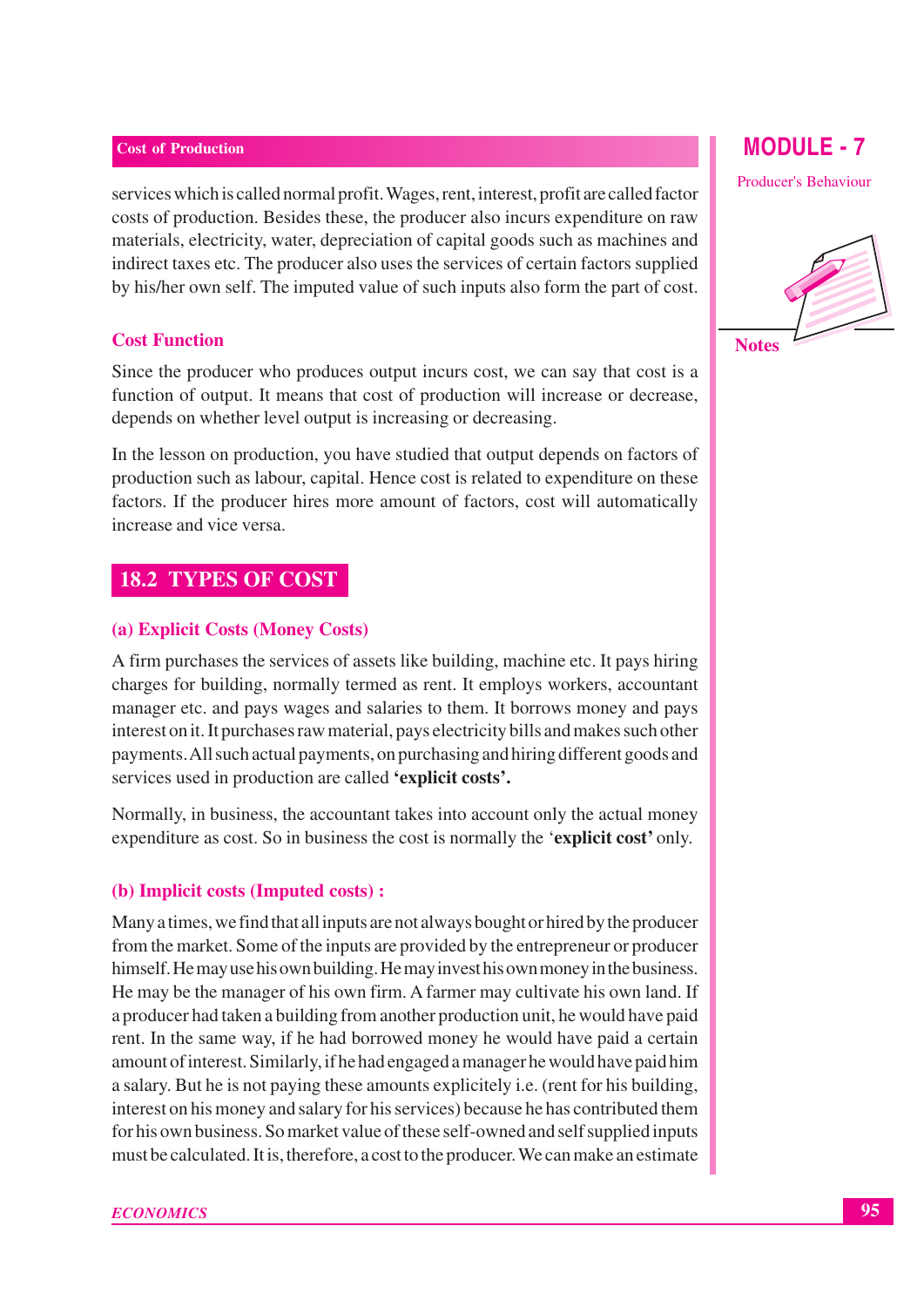# **MODULE - 7 Producer's Behaviour**



of these costs on the basis of their prevailing market prices. Let us term such costs as **'implicit costs'** (to distinguish them from explicit costs). These are also termed as imputed costs. One example of such cost is the imputed rent of the self owned factory building. It can be taken as equivalent to the actual rent paid for a similar type of building. Similarly, we can find out imputed interest and imputed wages.

In microeconomics, in addition to the paid out cost, imputed cost is also included in the cost of production.

### **Opportunity cost**

Economists define opportunity cost as the value of next best alternative foregone. What does this mean? It is a common practic ve that a person makes a list of several activities before adopting a particular one to persue his/her goal. Similarly, in production a producer leaves some alternatives before finally choosing to produce the particular output. So, while finally choosing one, the producer did forego the alternative production. Let us take example of a farmer. He can produce either rice or wheat on a piece of land. If he has decided to produce wheat on this piece of land, he has to forego the produciton of rice for producing wheat. So, value of rice foregone (next best alternative) is the opportunity cost of producing wheat.

### **18.3 NORMAL PROFIT AS COST OF PRODUCTION**

Another component of cost is 'normal profit'. Normal profit is an additional amount over the monetary and imputed cost that must be received by an entrepreneur to induce him to produce the given product. Normal profit is entrepreneur's opportunity cost and therefore enters into cost of production. Opportunity cost is the value of the opportunity or alternative that is sacrificed. You may be wondering how is it that profit is an element of cost. We will try to convince you.

For that let us first understand the meaning of the term **'normal profit'**. It is nothing but the minimum assured profit in the next best occupation. Normal profit is the reward which an entrepreneur must receive for the risk and uncertainties he bears in the production of a commodity. It can be understood with an example. Suppose there is a publisher who has the option of publishing commerce books or science books. He chooses to publish commerce books because he gets higher return from these. Now, suppose, that the market for science books is more assured but profit is lower. This would mean that the publisher who is publishing commerce books is sacrificing an assured return on science books and is taking a risk. He would be prepared to face the risk only when he thinks that he would be able to get at least the same profit which he would have in any way got from science books. Loss of assured return on science books is then an element of cost for the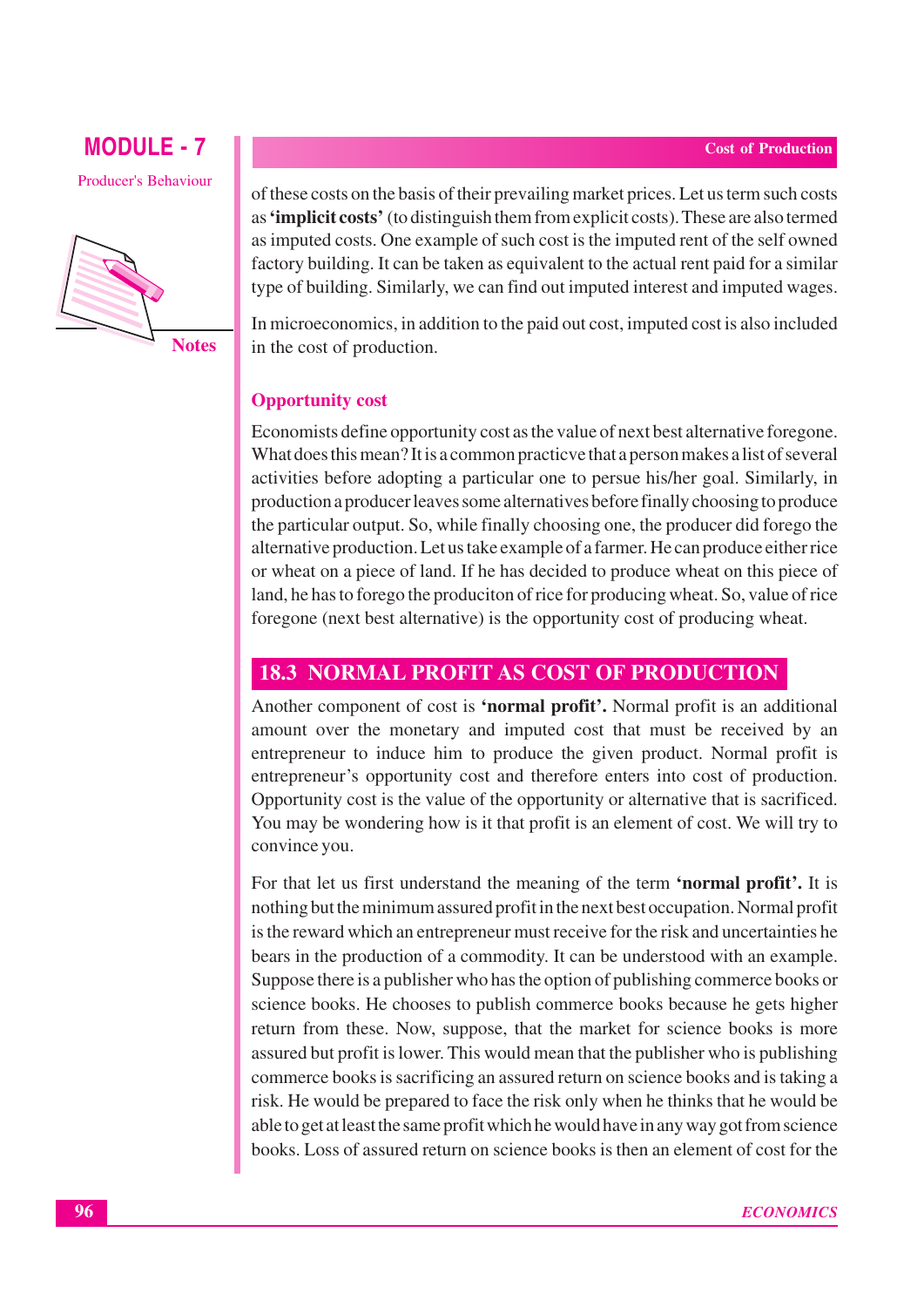publisher who is publishing commerce books instead of science books. It is termed as 'normal profit' because it is an estimate of the minimum expectations of a producer from a business. So long as he gets this minimum, he will continue to publish commerce books. If, at any stage, he does not get this amount, he will shift to the publication of science books. So, in order that a producer continues to produce a commodity he must get normal profit in addition to recovering his 'explicit cost' and 'implicit cost'. We hope you are now convinced that minimum expectation of a producer from a business is also an element of cost.

There are three elements of the total cost of production in micro economics

- (a) Explicit costs
- (b) Implicit costs and
- (c) Normal profits.

In business accounts only explicit costs are treated as cost.

Let us consider an example of the total cost elements for a farmer, He requires following inputs to produce say rice; a piece of land; agricultural workers; tools and implements: tractor and harvester; water, seeds, manures, power, and many other things. He will either provide these inputs himself or he will purchase them from the market. Suppose; some of these inputs he provides himself and some of these he purchases from the market (see the following chart).

### **Chart Showing the Cost Elements for a Farmer**



### **ECONOMICS**

# **MODULE - 7**

**Producer's Behaviour** 

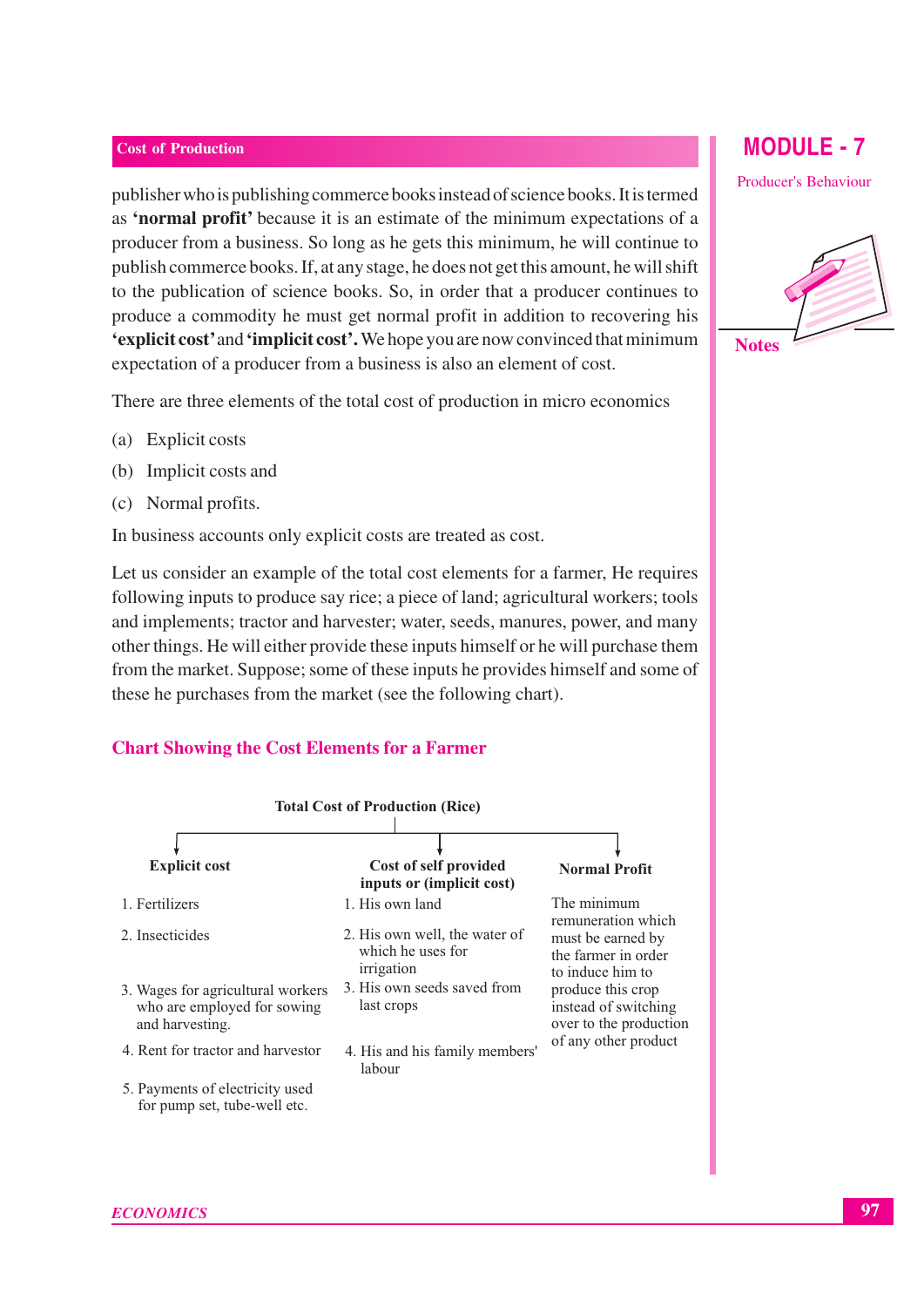**Producer's Behaviour** 



# **INTEXT QUESTIONS 18.1**

- 1. Fill in the blanks using appropriate word from the choice given in brackets:
	- $(i)$ (explicit cost, implicit cost).
	- Normal profit ................... a part of cost of production in micro  $(ii)$ economics  $(is, is not).$
- 2. Some of the cost elements of a publisher are given below. Allocate them into  $exolicit cost and implicit cost: (i) his own labour (ii) expenditure on papers, ink.$ electricity etc. (iii) expenditure on printing machine (iv) insurance premium  $(v)$ payments of wages and salaries to workers (vi) his own building where he prints the books and (vii) expenditure on transport to bring raw material like papers, ink etc.

### **18.4 PRIVATE AND SOCIAL COSTS**

### (a) Private Costs

While producing a commodity a firm has to pay for raw material; it has to pay wages of workers; it has to pay rent of building. These are private costs for the firms. Thus private costs are the expenditure of an individual firm in producing a commodity.

### (b) Social Costs

Factories emit large amount of smoke from their chimneys into the atmosphere. This may not figure in the calculation of costs in their records. But the cost to the community may be in the form of additional washing bills for clothes and the money spent by the community on medical bills etc. These costs are social costs.

### **18.5 MONEY COST VS REAL COST**

The explicit cost and the private cost referred above are actually incurred by the producer in money terms. So, they are also called money cost. Wage to labour, rent for building, interest on borrowed funds etc. are paid in monetary units and hence called money cost.

Real cost, on the other hand, has no definite money value nor it can be measured in monetary terms. A producer makes a lots of sacrifices and toils hard to set up business. The pain, discomfort, stress and strain that he/she undergoes cannot be measured in money. This is called real cost to the producer. The sacrifice, discomfort, disutility, toils and efforts involved in supplying factors of production by their owners make real cost of production.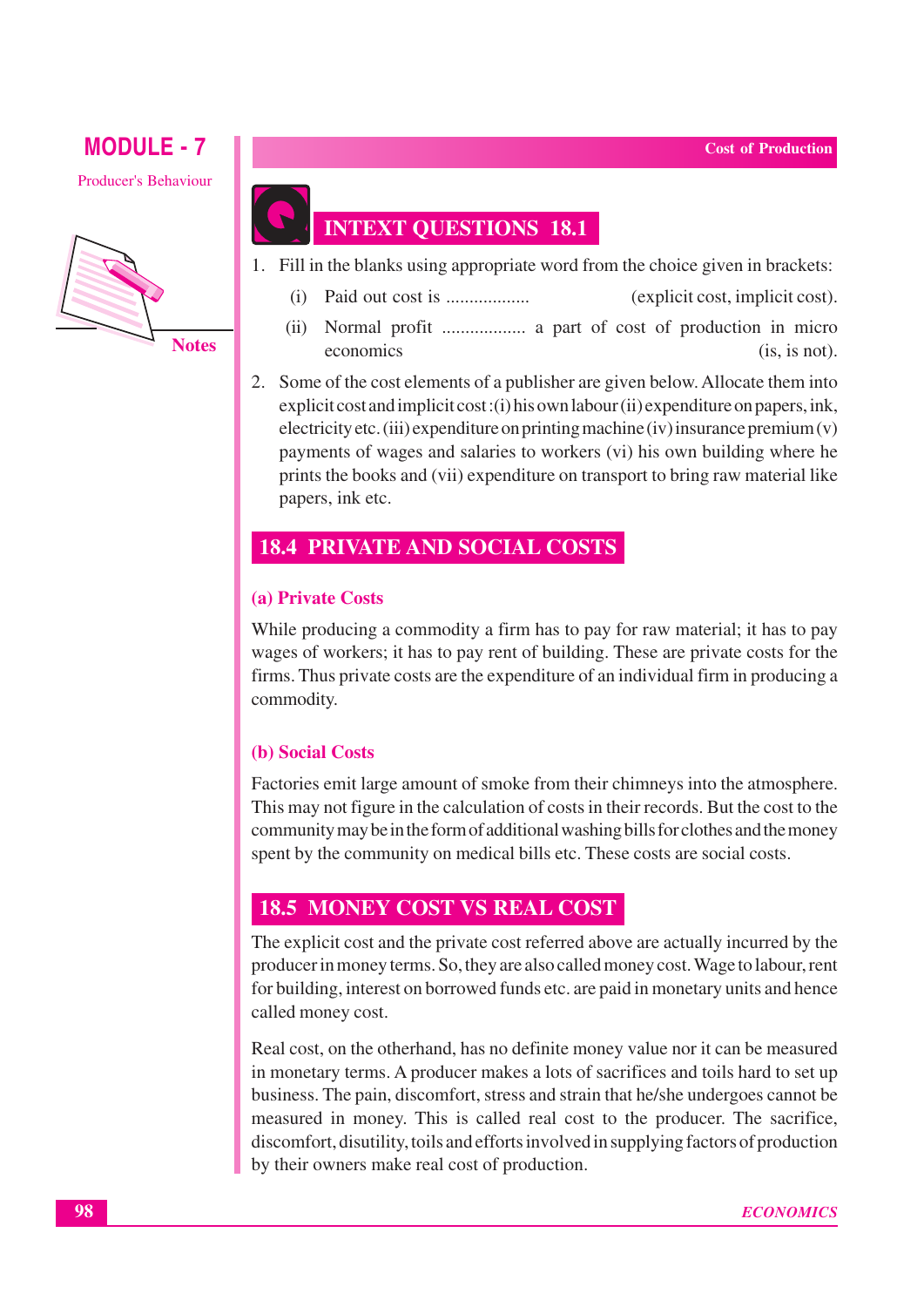### **18.6 NATURE OF COST IN PRODUCTION PROCESS**

You have already studied that production process, in the short run, involves fixed and variable factors whereas in the long run all factors are variable. Accordingly, cost of production is calculated depending on whether production is taking place in short run or in the long run.

Cost in the short run: Fixed vs variable cost : In the short run two types of factors are identified. One, fixed factors which cannot be changed and two, variable factors which can be changed to increase output. Fixed costs are those costs which do not change with any changes in the quantity of production or size of output during period. They remain constant during the whole period at any level of output. Whether the production is zero or less or more. Then cost are fixed in nature. Fixed costs are also known as supplementary cost. Let the rent of a factory building paid by the producer is  $\bar{\tau}$  1000 per month. Whether the producer produces the output or not, he/she has to pay the rent after hiring the building.

On the other hand variable cost are those cost which vary with the change in the quantity of output or production. They do not remain constant and are variable in nature. There cost increase with increase in output and decrease with a decrease in output. These costs are related to variable factor of production. They are also known as direct cost or prime cost. For example, labour is called variable factor in the short run. So, wage paid to labour is a variable cost. In order to increase output, producer can hire more units of labour. So, the expenditure on wages will increase. If output level is to be reduced, then producer can reduce the amount of labour and accordingly less amount of wage will be paid. So variable cost varies with change in level of output.

### **18.7 CALCULATION OF FIXED AND VARIABLE COST**

- **TFC** Total expenditure on fixed factors is called total fixed cost (TFC)
- **TVC** Total expenditure on variable factors is called total variable cost (TVC)
- **TC** Sum of TFC and TVC is the total cost (TC)

 $TC = TFC + TVC$ 

### (c) Illustration

The concepts of fixed costs and variable costs can be understood better with the help of a schedule and an illustration. Suppose, a firm producing pens incurs the following costs at different levels of output (as given in Table 18.1): You will see that its fixed cost remains constant whereas variable cost changes with every change in level of output. In this schedule, the fixed cost is  $\bar{\tau}$  60 and remains the

### **MODULE - 7**

**Producer's Behaviour** 

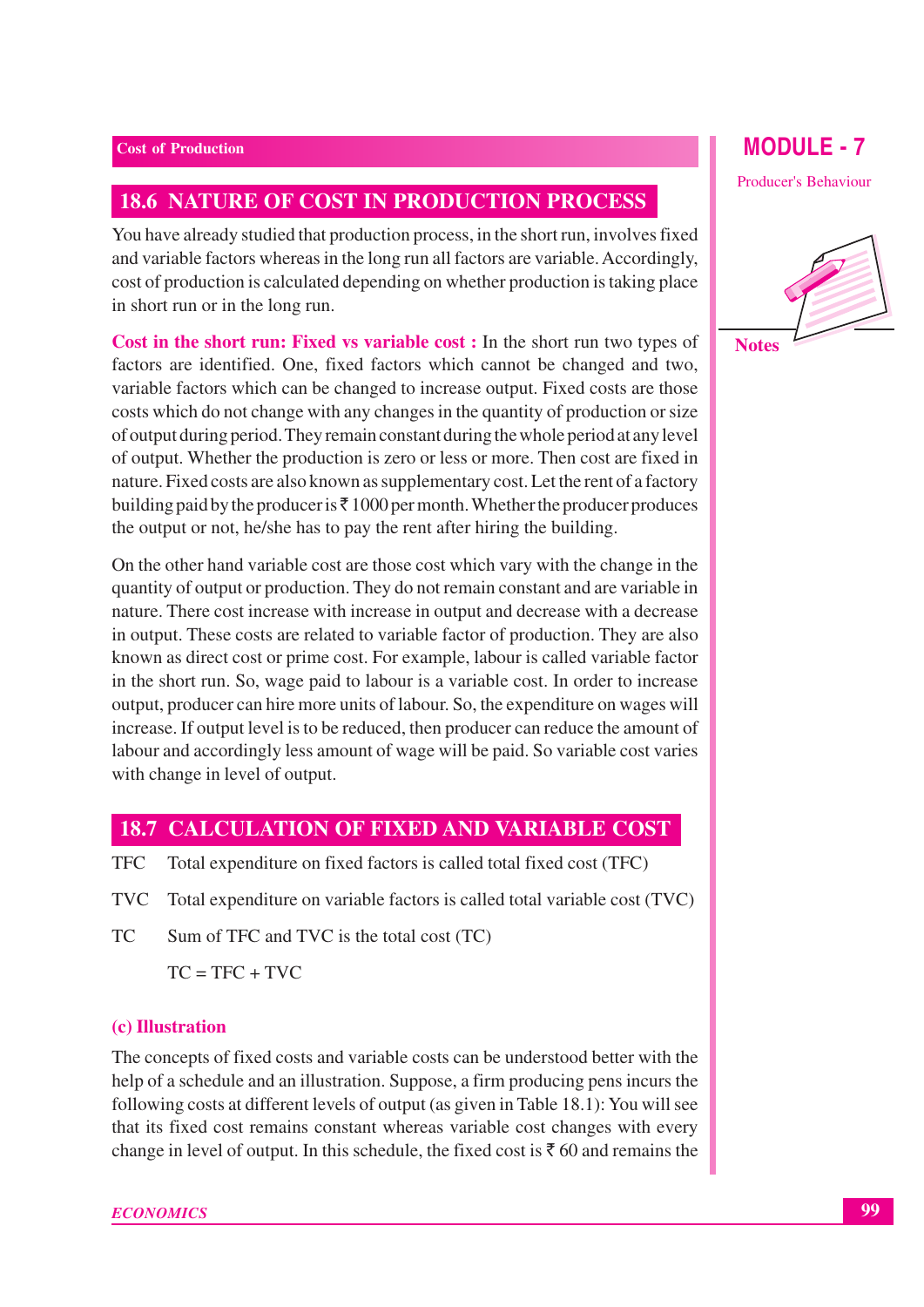**Producer's Behaviour** 



same at all levels of output. The variable cost is  $\bar{\tau}$  60 when the producer is producing 100 pens. It rises to  $\overline{\zeta}$  100 when he produces 200 pens and to  $\overline{\zeta}$  150 when he produces 300 pens and so on.

### Table 18.1 : Cost Schedule of a Firm

| No. of pens in<br>units $(1 \text{ unit} = 100 \text{ pens})$ | <b>Total fixed cost</b> | <b>Total variable cost</b><br>$(\bar{\bm{\mathsf{z}}})$ |
|---------------------------------------------------------------|-------------------------|---------------------------------------------------------|
| $\left( \right)$                                              | 60                      | $\left( \right)$                                        |
|                                                               | 60                      | 60                                                      |
| $\mathcal{D}_{\cdot}$                                         | 60                      | 100                                                     |
| 3                                                             | 60                      | 150                                                     |
| 4                                                             | 60                      | 260                                                     |
|                                                               | 60                      | 390                                                     |

# **INTEXT QUESTIONS 18.2**

State whether the following statements are true or false:

- (i) With increase in the quantity of output fixed costs increase.
- (ii) There are no variable costs at zero output
- (iii) Expenses incurred on watchmen and property tax are fixed cost.
- (iv) Variable costs change with every change in output.
- (v) Cost incurred on all the labour is variable.

### **18.8 CALCULATION OF COST**

Total cost of a given volume of output is the sum of the explicit and implicit costs and normal profit. In the previous section we have learnt that production costs are classified into fixed cost and variable cost.

These two costs together make total cost

 $TC = TFC + TVC$  $i.e.,$ 

where TC stands for total cost. TFC for total fixed cost and TVC for total variable cost.

When a production unit is established but there is no production, total cost is the same as the total fixed cost. As production takes place, variable cost is also incurred and so total cost changes. Total cost increases as the quantity of output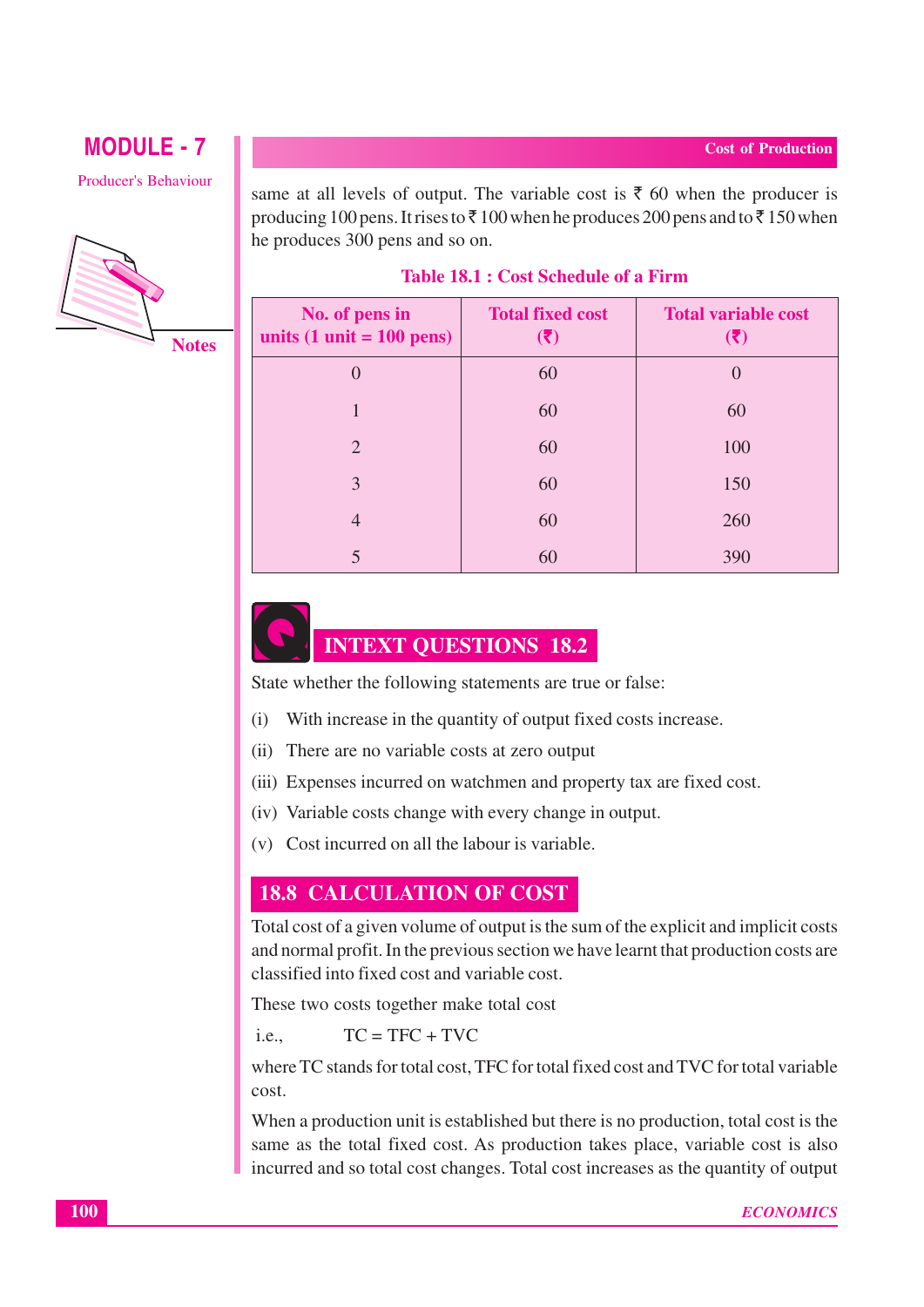rises, The change in total cost equals the change in total variable cost. This is because total fixed cost remains constant at all quantities of output. Change in total cost is due to changes in variable cost only. The calculation of total cost can be explained through the following example :

| No. of pens in<br>units (one unit $=$ | <b>TFC</b><br>$(\bar{\bar{\bm{\xi}}})$ | <b>TVC</b> | <b>TC</b><br>$(TFC+TVC)$ |
|---------------------------------------|----------------------------------------|------------|--------------------------|
| $100$ pens)                           |                                        |            |                          |
|                                       | 60                                     |            | 60                       |
|                                       | 60                                     | 60         | 120                      |
| $\mathcal{D}_{\mathcal{A}}$           | 60                                     | 100        | 160                      |
| 3                                     | 60                                     | 150        | 210                      |
|                                       | 60                                     | 260        | 320                      |
|                                       | 60.                                    | 390        | 450                      |

### **Table 18.2 : Cost Schedule of a Pen Producer**

 $Y_{\ell}$ Cost  $(TFC)$ **TFC**  $\blacktriangleright$  X  $\Omega$ Output







# **MODULE - 7**

Producer's Behaviour



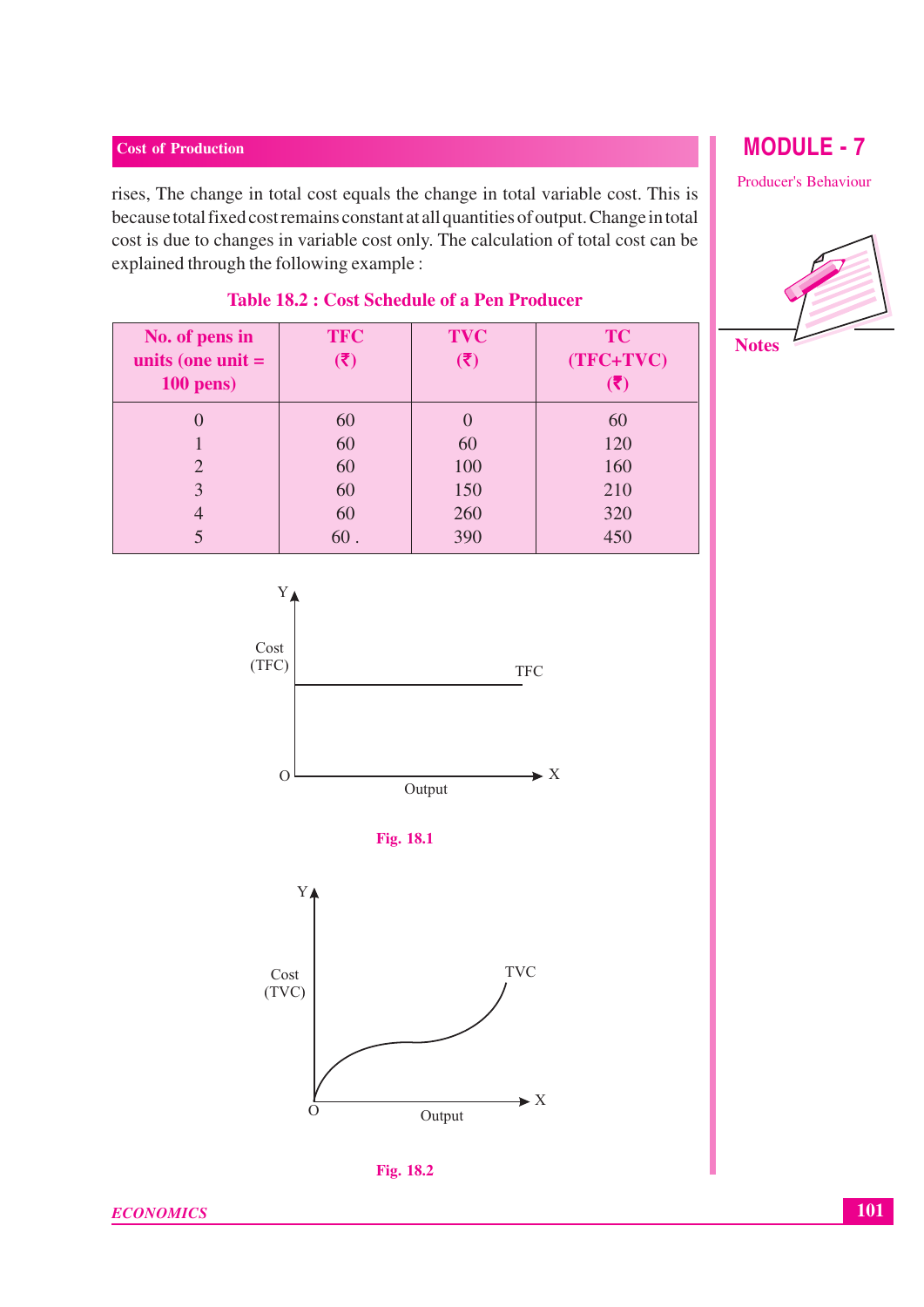# **MODULE - 7 Producer's Behaviour**





### Fig. 18.3

The Table 18.2 shows that total fixed cost is  $\bar{\xi}$  60 and remains the same at all quantities of output. The variable cost equals  $\bar{\tau}$  60 when one unit is produced, increases to  $\bar{\tau}$  100 at 2 units and to  $\bar{\tau}$  150 at 3 units and so on. As the total cost is the sum of total fixed cost and total variable cost, it can be obtained by adding them at various quantities of output. For example, when one unit is produced total cost is ₹ 120 (₹ 60 + ₹ 60) and when two units are produced, it works out to be ₹ 160  $(\xi 60 + \xi 100)$ . Thus, we find that total cost varies directly with the level of output.

# **INTEXT QUESTIONS 18.3**

Fill ill the blanks with appropriate words given in the brackets:

- $(i)$ (fixed cost, variable cost).
- cost (add, multiply)
- $(is, is not).$
- 

### **18.9 AVERAGE COST**

In this section, we will discuss the concepts of average fixed cost (AFC), average variable cost (AVC) and average total cost (ATC). We make the following schedule showing calculations of these costs: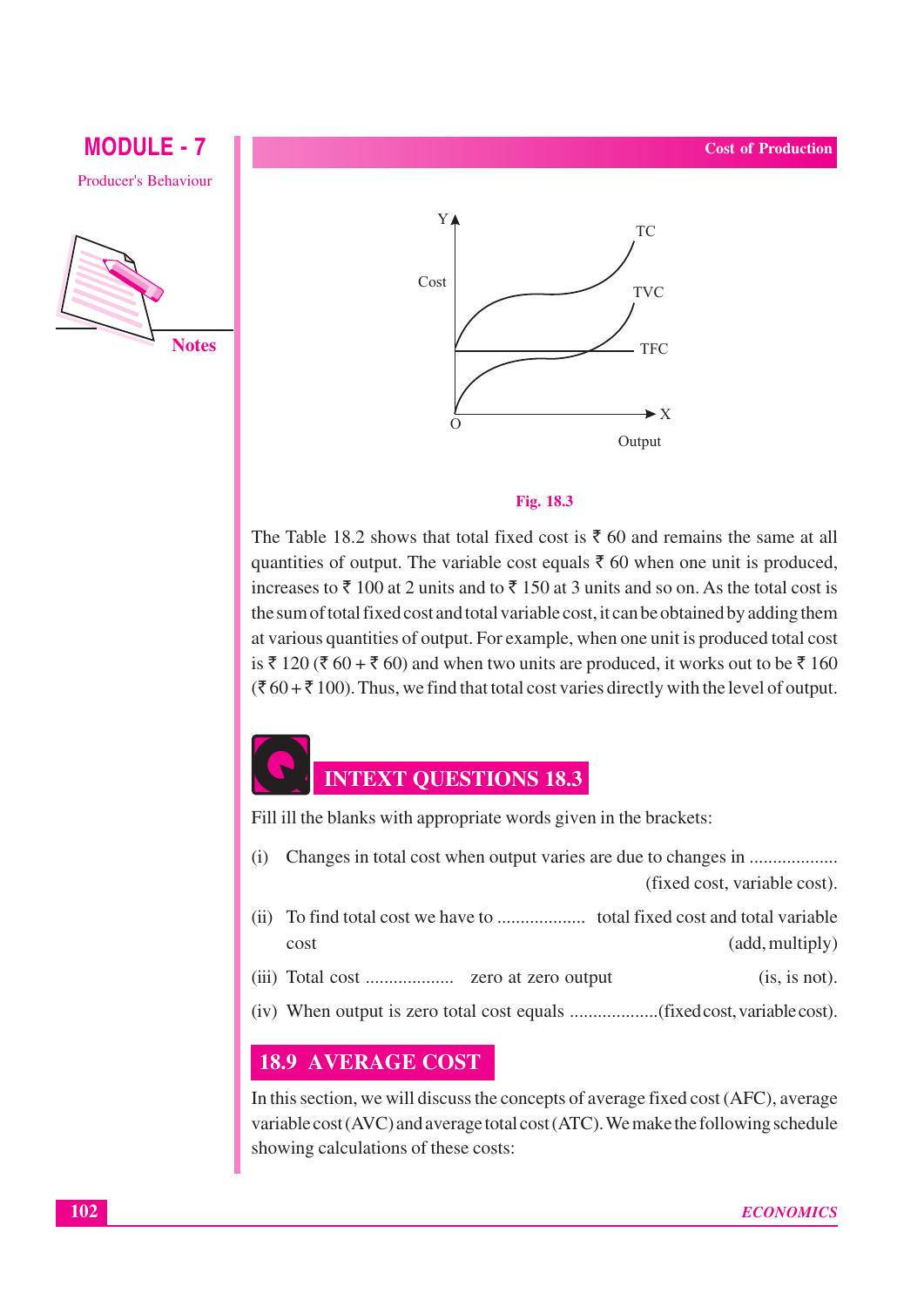| <b>Cost of Production</b>                   |                   |                               |                 |                 |                                  |  |  |
|---------------------------------------------|-------------------|-------------------------------|-----------------|-----------------|----------------------------------|--|--|
| Table 18.3: Cost Schedule of a Pen Producer |                   |                               |                 |                 |                                  |  |  |
| <b>TFC</b><br>(3)                           | <b>TVC</b><br>(5) | <b>TC</b><br>(TFC+TVC)<br>(3) | <b>AFC</b><br>₹ | <b>AVC</b><br>₹ | <b>ATC</b><br>$(AFC+AVC)$<br>(3) |  |  |
| 60                                          | $\theta$          | 60                            |                 |                 |                                  |  |  |
| 60                                          | 60                | 120                           | 60              | 60              | 120                              |  |  |
| 60                                          | 100               | 160                           | 30              | 50              | 80                               |  |  |
| 60                                          | 150.              | 210                           | 20              | 50              | 70                               |  |  |
| 60                                          | 260               | 320                           | 15              | 65              | 80                               |  |  |
| 60                                          | 390               | 450                           | 12              | 78              | 90                               |  |  |
|                                             | $pens(l unit =$   |                               |                 |                 |                                  |  |  |

### (a) Average Fixed Cost (AFC):

Average fixed cost is obtained by dividing total fixed cost by the number of units of output produced.



### Fig. 18.4

Thus, Average Fixed Cost is per unit fixed cost in producing a commodity or fixed cost per unit of output.

Fixed cost by definition remains fixed whatever is the level of output. Therefore, as production expands the total fixed cost is distributed over a larger numbers of units. As a result average fixed cost falls with every increase in output. For example, the total fixed cost of our producer is  $\bar{\tau}$  60 when he produces one unit. Average fixed cost is ₹ 60 (₹ 60 ÷ 1) But if the production is increased to 2 units, average fixed cost is ₹ 30 (₹ 60 ÷ 2). When he produces 3 units it is ₹ 20 (₹ 60 ÷ 3). Therefore, the larger the output the lower will be the average fixed cost.

**MODULE - 7** 

**Producer's Behaviour** 

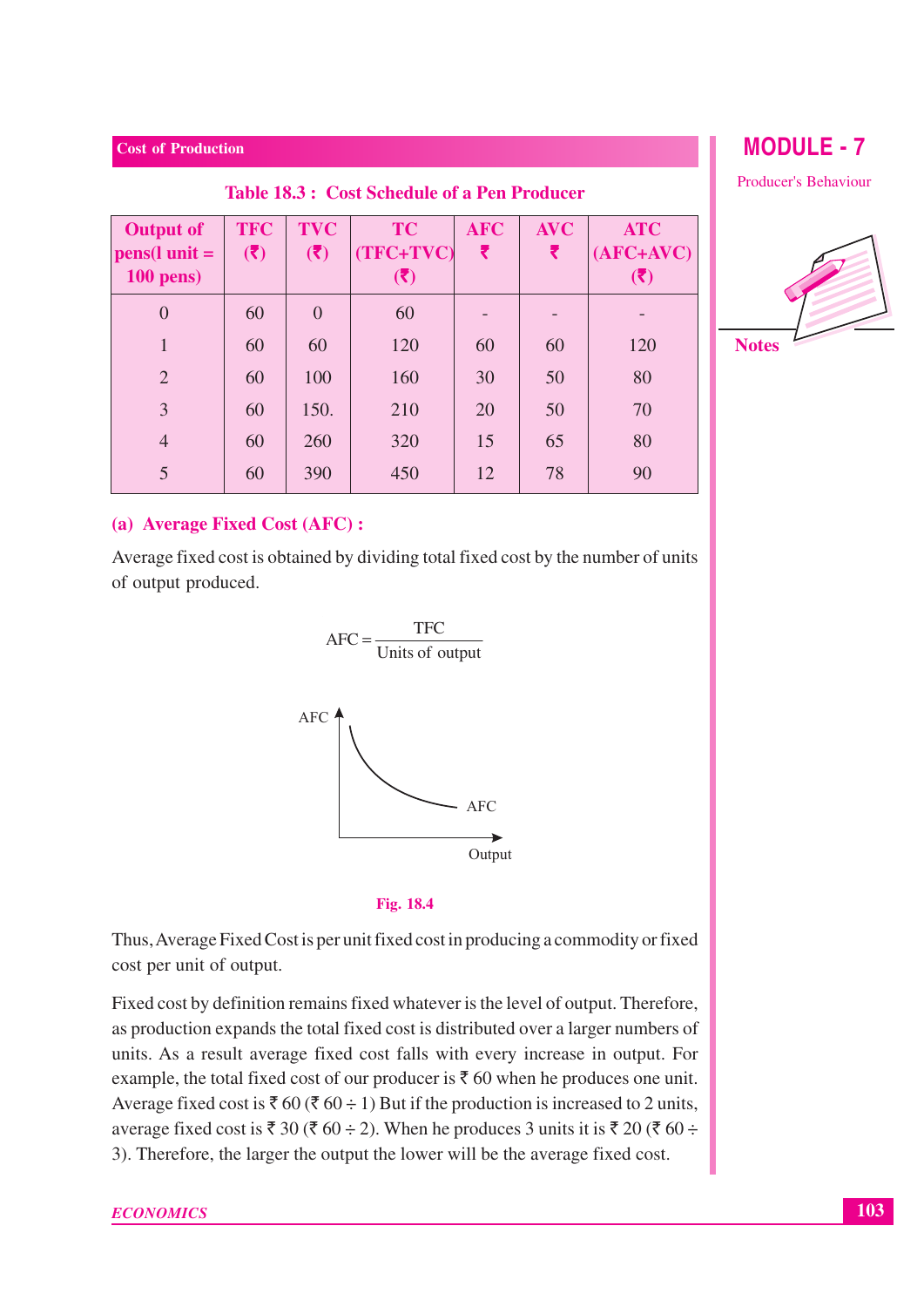# **MODULE - 7 Producer's Behaviour**



### (b) Average Variable Cost (AVC)

Average variable cost is obtained by dividing the total variable cost by the units of output produced.



Fig. 18.5

Thus, average variable cost is per unit variable cost in producing a commodity or variable cost per unit of output.

When output of pens is one unit TVC is  $\bar{\tau}$  60, so AVC will be  $\bar{\tau}$  60 ( $\bar{\tau}$  60 ÷ 1). TVC at 2 units of pens is ₹ 100. So AVC at 2 units of output of pens is ₹ 50 (₹ 100 ÷  $2)$  and so on.

### (c) Average Total Cost (ATC):

ATC is obtained by dividing the Total Cost (TC) by the total units of output:



Thus, total cost is the per unit total cost in producing a commodity or cost per unit of output.

The total cost of producing one unit of pen is  $\bar{\xi}$  120. Therefore, ATC is  $\bar{\xi}$  120  $(3.120 \div 1)$ .

Total cost of 2 units of output is  $\overline{\xi}$  160. So ATC is  $\overline{\xi}$  80 ( $\overline{\xi}$  160 ÷ 2). As total cost is the sum of TFC and TVC, average total cost is the sum of AFC and AVC. So we can also find out ATC by adding AFC and AVC :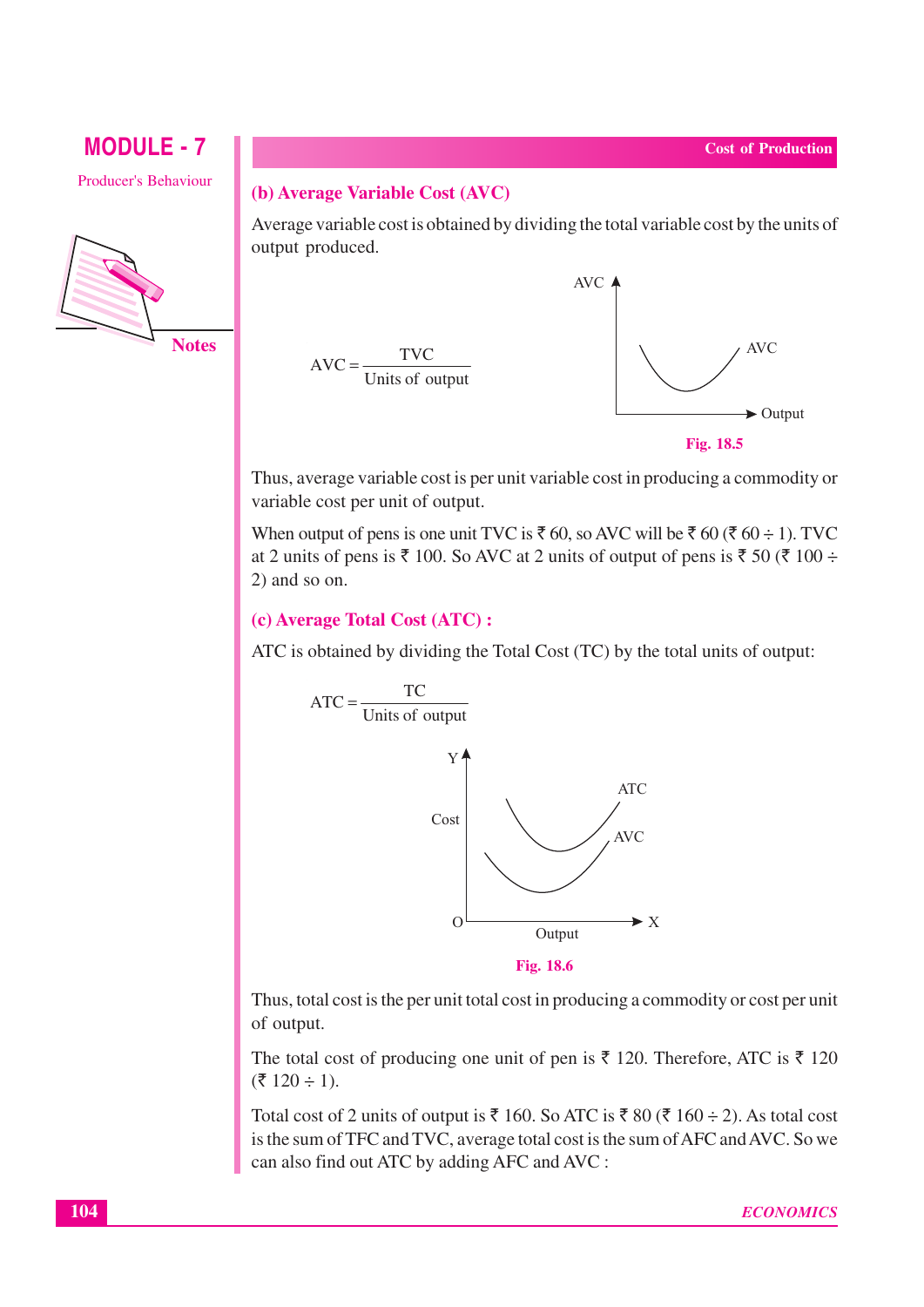$ATC = AFC + AVC$ 

 $\frac{TC}{\text{ Units of output}} = \frac{TFC}{\text{ Units of output}} + \frac{TVC}{\text{ Units of output}}$ 

Check up from the schedule that ATC can also be calculated in this manner.



Fill in the blanks with appropriate words given in the brackets:

- 
- (multiply, divide).
- (falls, rises).
- 

(average fixed cost, average variable cost, variable cost, fixed cost).

### **18.10 MARGINAL COST**

The concept of marginal cost is a very important concept in micro economics. The importance of this concept will be more clear to you when you read lesson No. 20 on 'Maximisation of Profits'. The word marginal should be taken to mean additional. For example, Marginal cost of producing a level of output is the addition to the total cost or total variable cost caused by producing an extra unit of output.

**or** 

$$
MC_N = TC_N - TC_{N-1}
$$

$$
MC_N = TVC_N - TVC_{N-1}
$$

To explain how it is calculated, look at the following Table.

| <b>Output of pens</b>                 | <b>Total cost</b>                            | <b>Marginal cost</b>      |
|---------------------------------------|----------------------------------------------|---------------------------|
| $(1 \text{ unit} = 100 \text{ pens})$ | $(\overline{\overline{\boldsymbol{\zeta}}})$ | $(\overline{\mathbf{x}})$ |
|                                       | 60                                           |                           |
|                                       | 120                                          | 60                        |
| $\mathcal{D}_{\mathcal{A}}$           | 160                                          | 40                        |
| 3                                     | 210                                          | 50                        |
| $\overline{4}$                        | 320                                          | 110                       |
|                                       | 450                                          | 130                       |

### **Table 18.4**

### **ECONOMICS**

**MODULE - 7 Producer's Behaviour** 

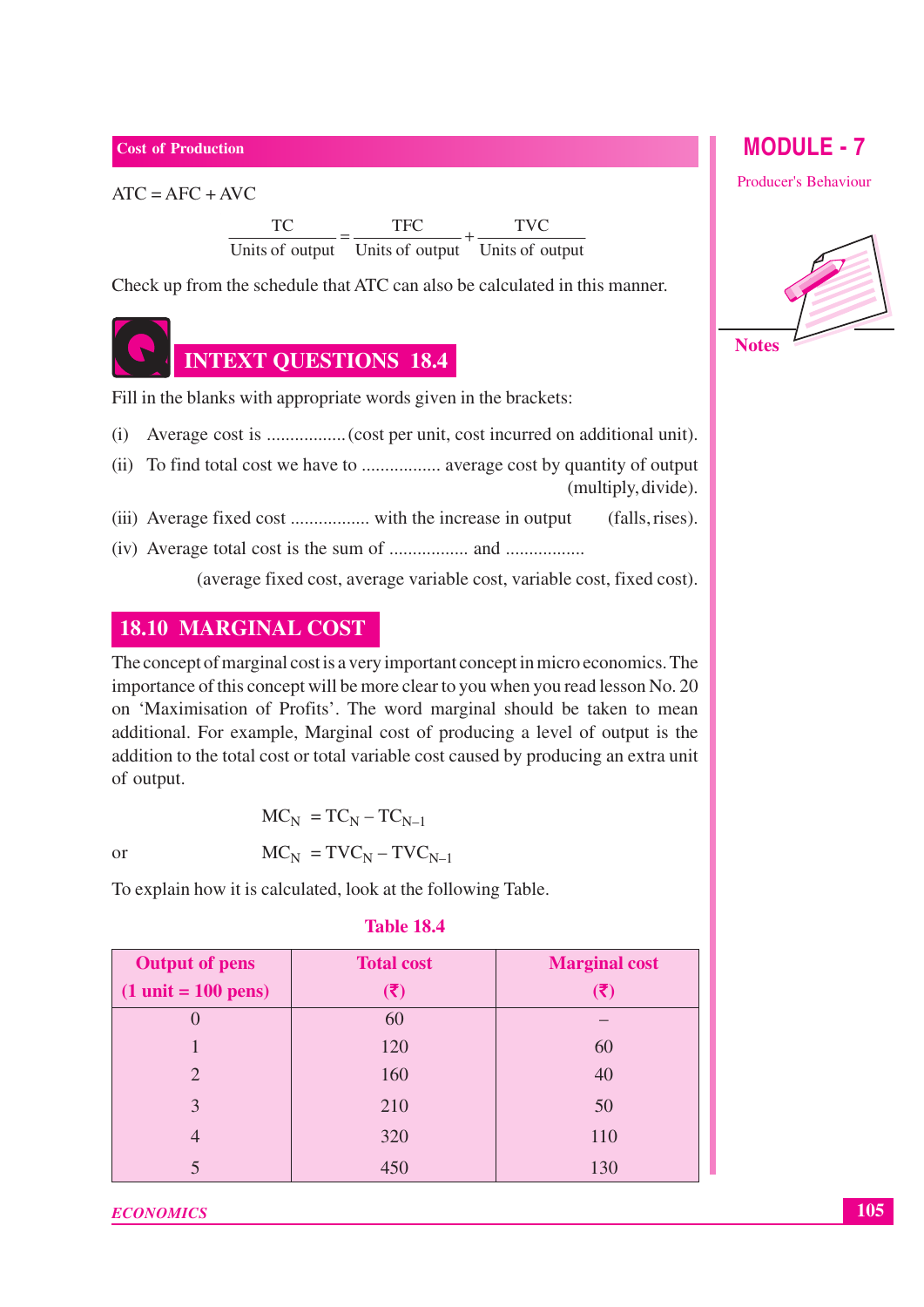# **Producer's Behaviour**

**MODULE - 7** 

**Notes** 



### Fig. 18.7

When output level is zero, total cost is  $\bar{\tau}$  60. As one unit of pen is produced by the producer the total cost rises to  $\bar{\tau}$  120. So the marginal cost of producing one unit of output is  $\bar{\xi}$  60 ( $\bar{\xi}$  120- $\bar{\xi}$  60). When it produces 2 units his total cost increases to ₹ 160; the marginal cost at 2 units of output is ₹ 40 (₹ 160-₹ 120). This has been calculated by deducting total cost of 1 unit from total cost of 2 units. Marginal cost at one unit of output is  $\bar{\tau}$  60. This we got by deducting total cost of zero unit from total cost of one unit.

It should be kept in mind that marginal cost is dependent on the variable cost only. It is not affected by fixed cost because fixed cost remains constant. As output expands, changes in total cost are due to changes in variable cost only. So, marginal cost can also be calculated if only total variable costs are known to us. For example, take the following Table 18.5 showing TFC, TVC and TC. When we calculate MC from either TC or TVC we get the same result. Calculate yourself and the check the result.

| <b>Output of pens</b> | <b>Total cost</b> | <b>TFC</b>                | <b>TVC</b>                | <b>MC</b>                  |
|-----------------------|-------------------|---------------------------|---------------------------|----------------------------|
| $(1 \text{ unit} =$   | (3)               | $(\overline{\mathbf{z}})$ | $(\overline{\mathbf{x}})$ | $(\bar{\bar{\mathbf{z}}})$ |
| $100$ pens)           |                   |                           |                           |                            |
| $\Omega$              | 60                | 60                        | $\overline{0}$            |                            |
|                       | 120               | 60                        | 60                        | 60                         |
| $\overline{2}$        | 160               | 60                        | 100                       | 40                         |
| 3                     | 210               | 60                        | 150                       | 50                         |
| $\overline{4}$        | 320               | 60                        | 260                       | 110                        |
| 5                     | 450               | 60                        | 390                       | 130                        |

### **Table 18.5**



Fill in the blanks:

 $(i)$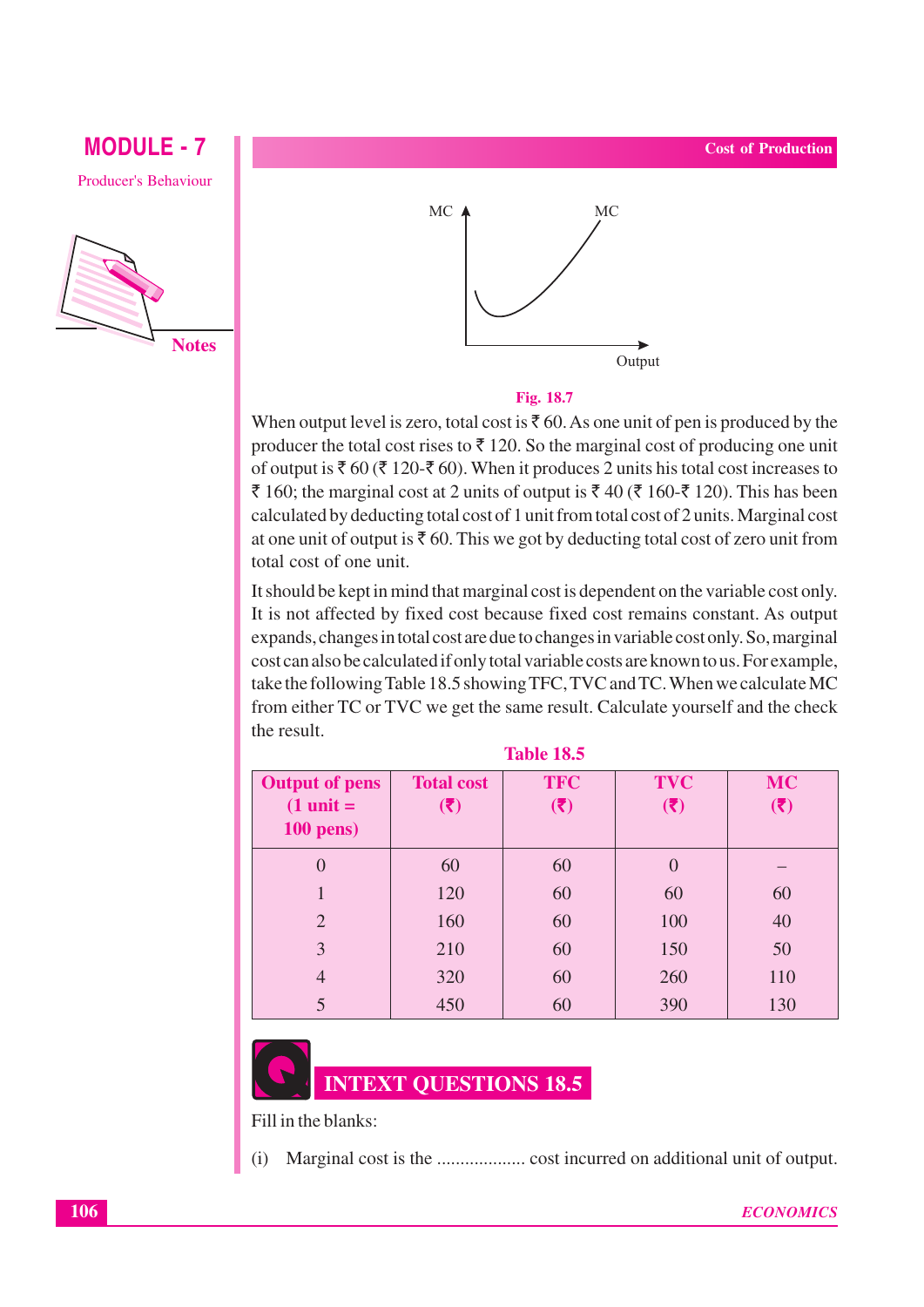- unit change in output.
- (iii) Output increases from 3 units to 4 units. As a result TC rises from  $\bar{z}$  19.60 to ₹ 24.50. MC is ....................

# 18.11 RELATIONSHIP BETWEEN AC, AVC AND MC

The relationship between AC, AVC and MC can be illustrated with the help of the table 18.6 and diagram 18.8.

| Output<br>(Units) | <b>TVC</b><br>(3) | <b>AVC</b><br>(3) | <b>MC</b><br>$(\overline{\overline{\boldsymbol{\zeta}}})$ |
|-------------------|-------------------|-------------------|-----------------------------------------------------------|
| $\overline{0}$    |                   |                   |                                                           |
| 1                 | 6                 | 6                 | 6                                                         |
| $\overline{2}$    | 10                | 5                 | $\overline{4}$                                            |
| 3                 | 15                | 5                 | 5                                                         |
| $\overline{4}$    | 24                | 6                 | 9                                                         |
| 5                 | 35                |                   | 11                                                        |





### (a) Relationship between AC and MC

- (i) When MC is less than AC, AC falls with increase in the output
- (ii) When MC becomes equal to AC, AC becomes minimum and constant.
- (iii) When MC is more than AC, AC rises with increase in the output.

# **MODULE - 7**

Producer's Behaviour

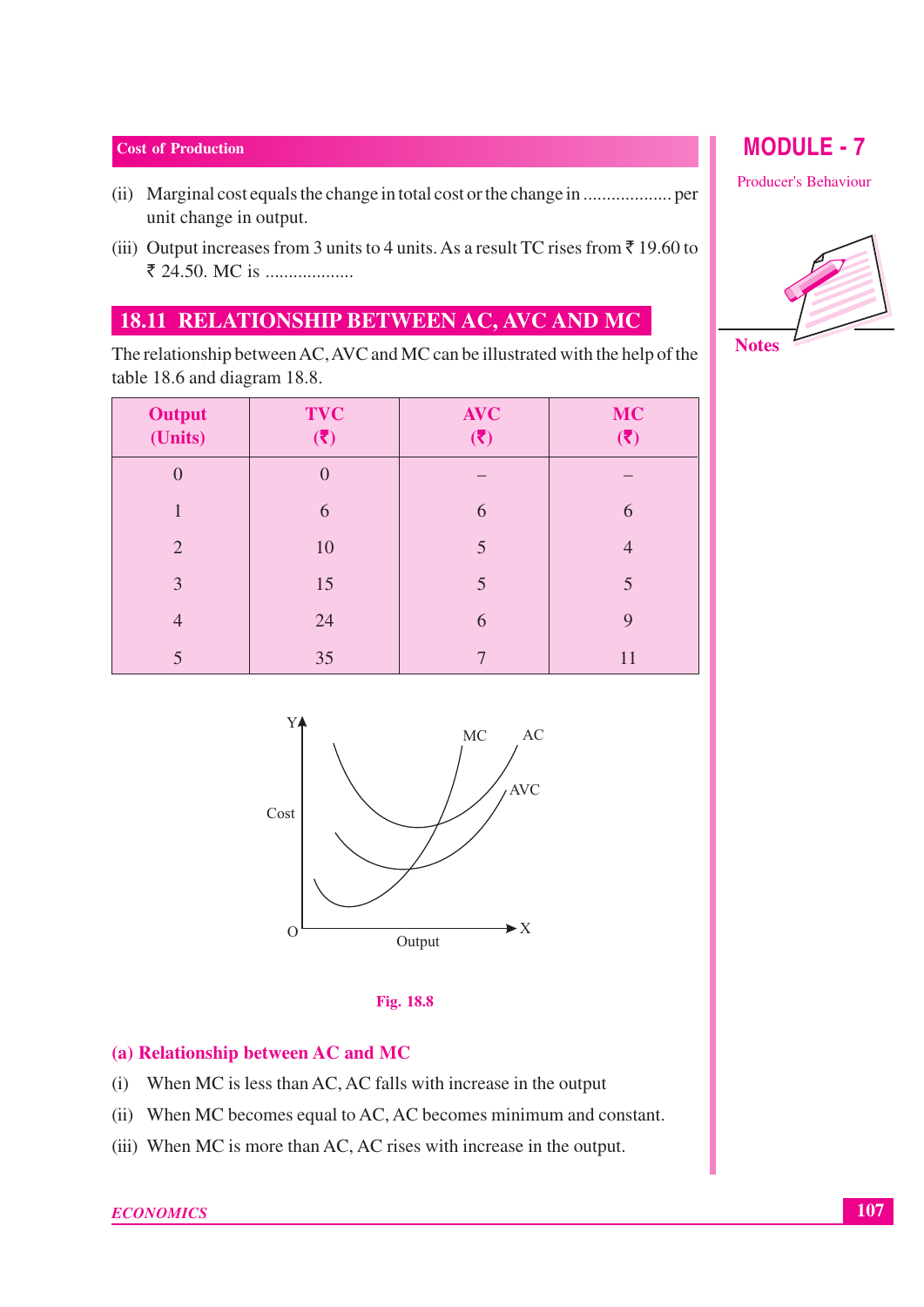**Producer's Behaviour** 



### (b) Relationship between AVC and MC

- (i) When MC is less than AVC, AVC falls with increase in the output
- (ii) When MC becomes equal to AVC, AVC becomes minimum and constant.
- (iii) When MC is more than AVC, AVC rises with increases in the output

# **WHAT YOU HAVE LEARNT**

- In Micro Economics, cost is the sum of (a) explicit cost (b) implicit cost and (c) normal profit. It is different from cost used in business which includes only explicit cost.
- Explicit cost is the cost of inputs hired and purchased from the market. It is also called money cost.
- Implicit cost is the cost of the inputs which are owned and supplied by the entrepreneur himself in the production of a commodity. It is equal to the opportunity cost of these inputs.
- Normal profit is the minimum supply price of the entrepreneur which he must get in order to remain in the present business.
- Private cost is the cost which a firm has to incur in the production of a commodity.
- Social cost is the cost to the society as a whole for producing a commodity in the form of air-pollution, water-pollution and noise pollution etc.
- Fixed costs are the costs which do not change with change in the level of output.
- Variable costs are the costs that directly vary with changes in the level of  $\bullet$ output.
- Total cost is the sum of Total Fixed Cost (TFC) and Total Variable Cost (TVC).  $\bullet$
- Average Fixed Cost is the per unit fixed cost of the output produced. It goes on decreasing with increase in output.
- Average Variable Cost (AVC) is the per unit variable cost of output produced.
- Average Total Cost (ATC) is the sum of the AFC as AVC.
- Marginal Cost (MC) is the addition to TC/TVC by the production of an additional unit of the product.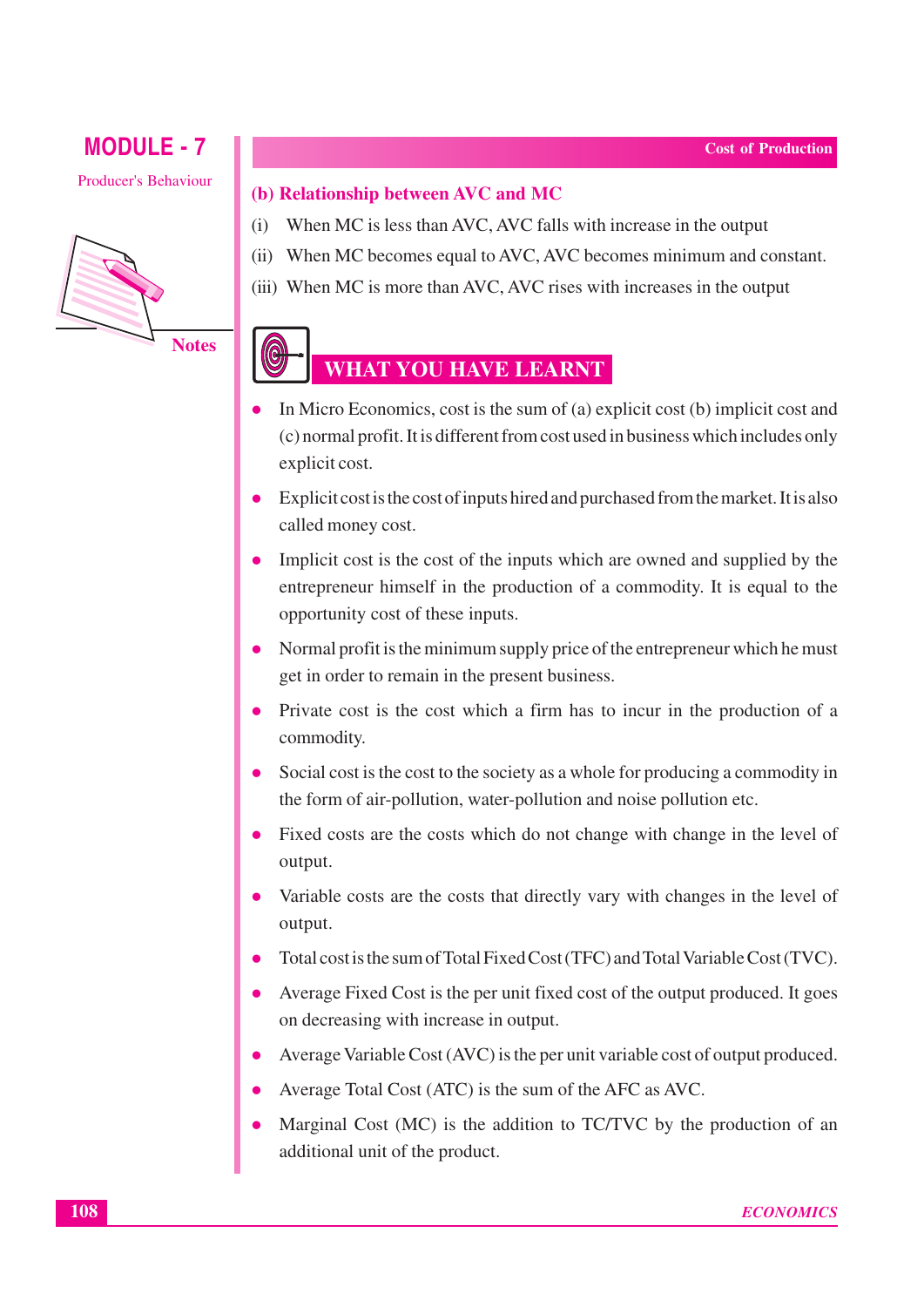### 1. What is implicit cost? How is it different from explicit cost?

2. What is explicit cost? Distinguish it from implicit cost.

**TERMINAL EXERCISE** 

- 3. Explain the concept of 'normal profit'. Justify that it is an element of cost in micro economics
- 4. Explain the various elements of cost in micro economics.
- 5. Differentiate between the concepts of cost as used in business and in micro economics.
- 6. Distinguish between fixed cost and variable cost with suitable examples.
- 7. Explain the relationship between output and average fixed cost.
- 8. Distinguish between AFC and AVC and describe how these are calculated.
- 9. Explain the term 'marginal cost'. Show with the help of an example how is it calculated.
- 10. Which cost, fixed or variable, determines marginal cost? Give reasons.
- 11. Classify the following expenditure into explicit cost and implicit cost:
	- (a) A farmer growing seeds and using them for cultivation
	- (b) Use of chemical fertilizers by a farmer.
	- (c) Use of the services of a tractor owned by the farmer
	- (d) Farming by the farmer who owns the land
	- (e) Unpaid family labour used on farms
	- (f) Transport charges
	- (g) Interest on borrowings
	- (h) Wages paid
	- (i) Use of own building for production
	- (i) Excise duty.
- 12. Classify the following expenditure into fixed cost and variable cost:
	- (a) Rent of the factory building
	- (b) Wages to watchman
	- (c) Annual licensing fee of factory premises
	- (d) Raw material
	- (e) Rent of the agricultural land

### **MODULE - 7**

**Producer's Behaviour** 

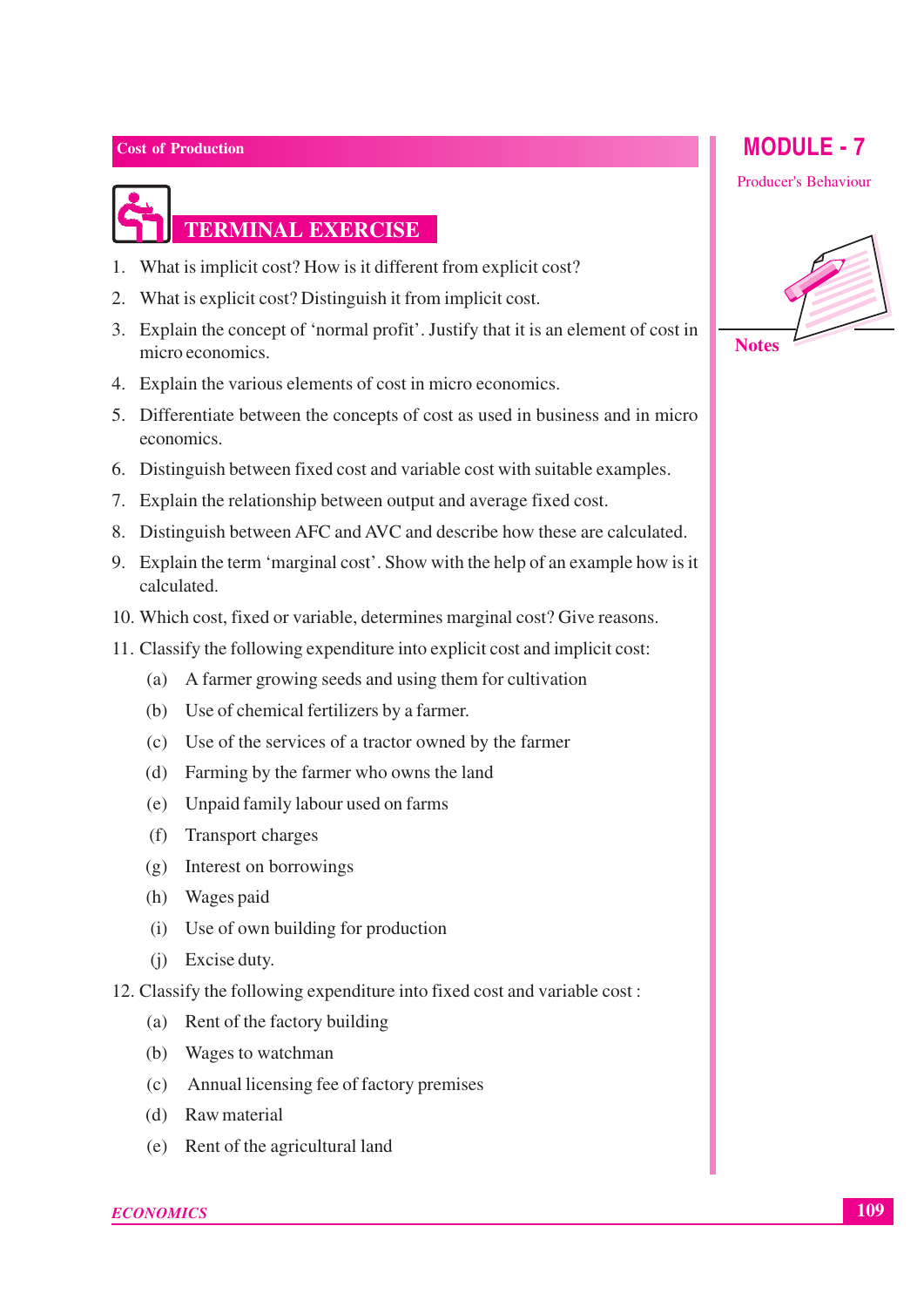### Producer's Behaviour



- Seeds  $(f)$
- $(g)$  Fertilizers
- (h) Interest on borrowings
- (i) Excise duty
- (j) Transport charges.
- 13. Calculate total cost, average total cost, average fixed cost, average variable cost and marginal cost on the basis of the following information:

| <b>Output</b> (units) | <b>TFC</b> | <b>TVC</b> |
|-----------------------|------------|------------|
|                       | 60         |            |
|                       | 60         | 50         |
| $\mathcal{D}_{\cdot}$ | 60         | 90         |
| $\mathbf 3$           | 60         | 180        |
|                       | 60         | 300        |

14. Calculate (i) TFC and TVC (ii) AFC and AVC and (iii) MC from the following data:

| <b>Output</b> (units) | <b>TC</b> |
|-----------------------|-----------|
| 0                     | 180       |
| $\mathbf{1}$          | 300       |
| $\overline{2}$        | 400       |
| 3                     | 510       |
| 4                     | 720       |
| $\overline{5}$        | 1000      |

15. Suppose that TFC is ₹ 120, find out

TC, TVC and MC from the following data:

| <b>Output</b> (units)   | ATC $(\bar{\zeta})$ |
|-------------------------|---------------------|
|                         | 240                 |
| 2                       | 160                 |
| 3                       | ~140                |
|                         | 160                 |
| $\overline{\mathsf{S}}$ | 180                 |

**Cost of Production**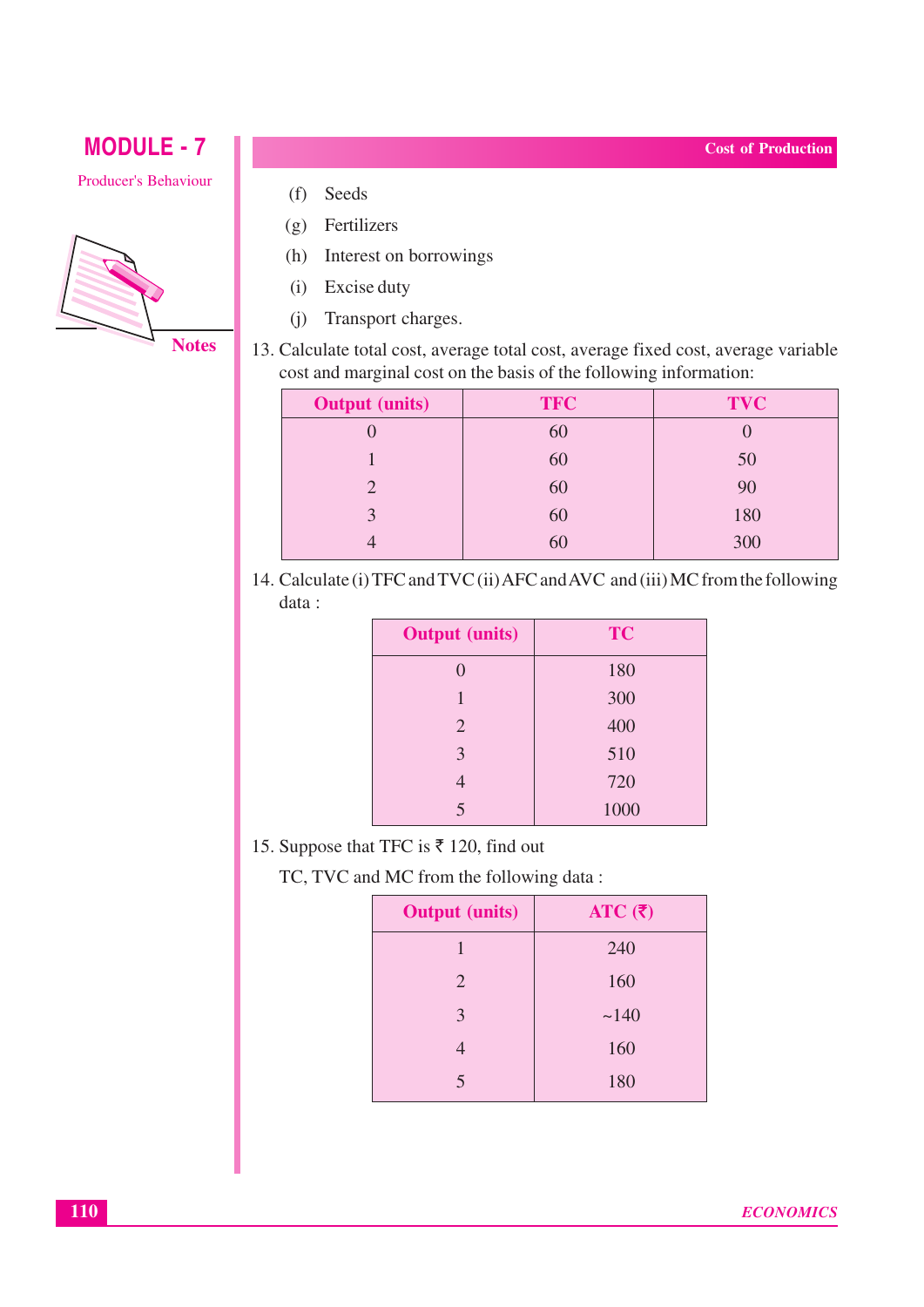### 16. Fill in the blanks:

| <b>Output</b> (units)       | <b>TC</b> | <b>TFC</b> | <b>TVC</b> | <b>MC</b> |
|-----------------------------|-----------|------------|------------|-----------|
|                             | 12        |            |            |           |
|                             | 20        |            |            |           |
| $\mathcal{D}_{\mathcal{A}}$ | 24        |            |            |           |
| $\mathcal{E}$               | 30        |            |            |           |
|                             | 44        |            |            |           |

### 17. Complete the following table :

| <b>Output</b><br>(units) | <b>Total fixed</b><br>cost | <b>Total</b><br>cost | <b>ATC</b> | <b>Marginal</b><br>cost | <b>AFC</b> |
|--------------------------|----------------------------|----------------------|------------|-------------------------|------------|
| $\overline{0}$           | 8                          |                      |            |                         | 8          |
| 1                        |                            |                      |            | 12                      |            |
| $\overline{2}$           |                            |                      |            | 10                      |            |
| 3                        |                            |                      |            | 8                       |            |
| $\overline{4}$           |                            |                      |            | 6                       |            |
| 5                        |                            |                      |            |                         |            |

# ANSWERS TO INTEXT QUESTIONS

### 18.1

 $1.$ (i) explicit cost

 $(ii)$  is

2. Explicit cost: (ii) (iii) (iv) (v) and (vii) Implicit cost: (i) and (vi)

### 18.2

(i) False (ii) True (iii) True (iv) True (v) False

### 18.3

(i) variable cost (ii) add (iii) is not (iv) fixed cost

Producer's Behaviour

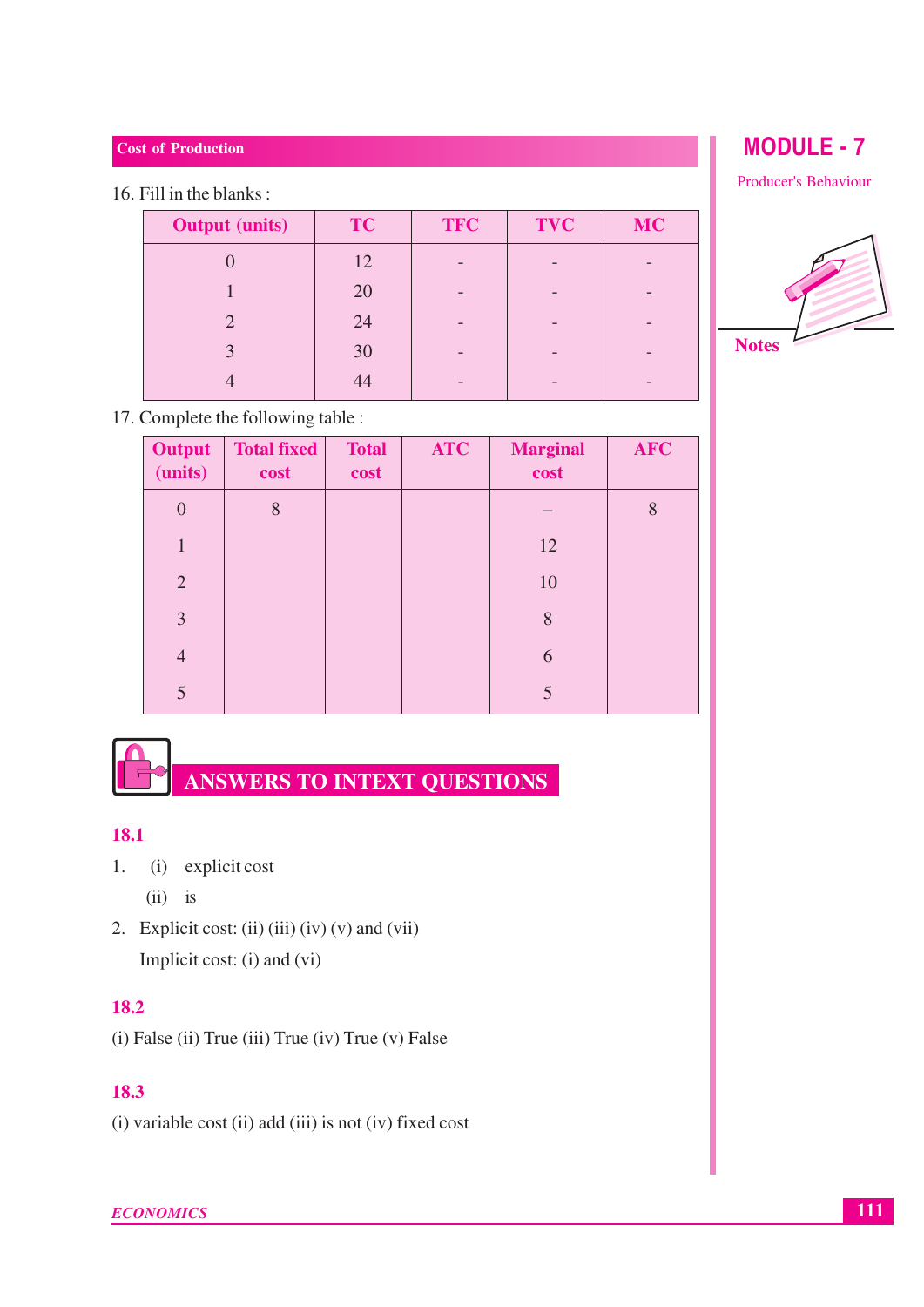Producer's Behaviour



### 18.4

(i) cost per unit (ii) multiply (iii) falls (iv) average fixed cost, average variable cost

### 18.5

(i) additional (ii) Total variable cost (iii) ₹4.90

### **Terminal Exercise**

- $1.$ Read section 18.3 (b)
- $2.$ Read section 18.3 (a)
- 3. Read section  $18.3$  (c)
- 4. Read section 18.3
- 5. Read section 18.3
- 6. Read section 18.5
- 7. Read section 18.7 (a)
- 8. Read section 18.7  $(a, b)$
- 9. Read section 18.8
- 10. Read section 18.8
- 11. Explicit costs : b, f, g, h, j Implicit costs : a, c, d, e, i
- 12. Fixed cost: a, b, c, e, h Variable cost: d, f, g, i, j
- 13.

| <b>Total Cost</b><br>(3)<br>TFC+TVC | <b>AFC</b> | <b>AVC</b> | <b>ATC</b> | <b>MC</b> |
|-------------------------------------|------------|------------|------------|-----------|
| 60                                  |            |            |            |           |
| 110                                 | 60         | 50         | 110        | 50        |
| 150                                 | 30         | 45         | 75         | 40        |
| 240                                 | 20         | 60         | 80         | 90        |
| 360                                 | 15         | 75         | 90         | 120       |